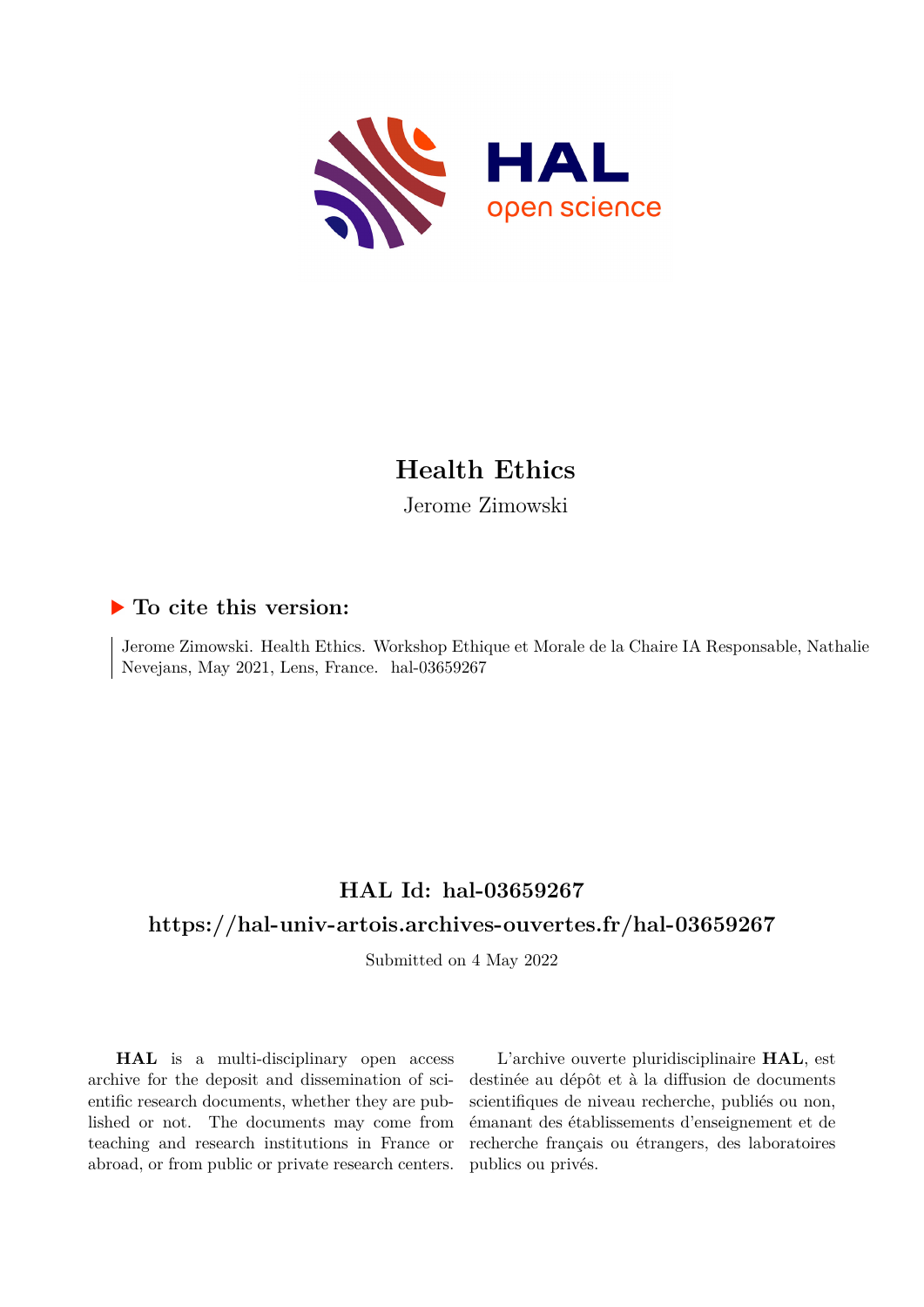





# Health Ethics

#### **Jérôme ZIMOWSKI**

Nurse, healthcare manager, lecturer in nursing French Red Cross, Institute for Training in Nursing in Lens, France

*Oral communication for the 1st Seminar of the Head of the AI Chair 28 May 2021 (University of Artois, distance learning)*

## **Plan**

# **1. Introduction**

The concept of ethics is not limited to the area of health. Indeed, it is inseparable from many areas of human existence. Within the French health system, ethics is becoming increasingly noticeable. Since 2002, institutions have been required to *"reflect on the ethical issues raised by medical care and treatment."* **[1]**

Changes in hospital organisation, growing evolution of users' expectations and technoscientific progress are contributing to the enhancing complexity of care practices. In this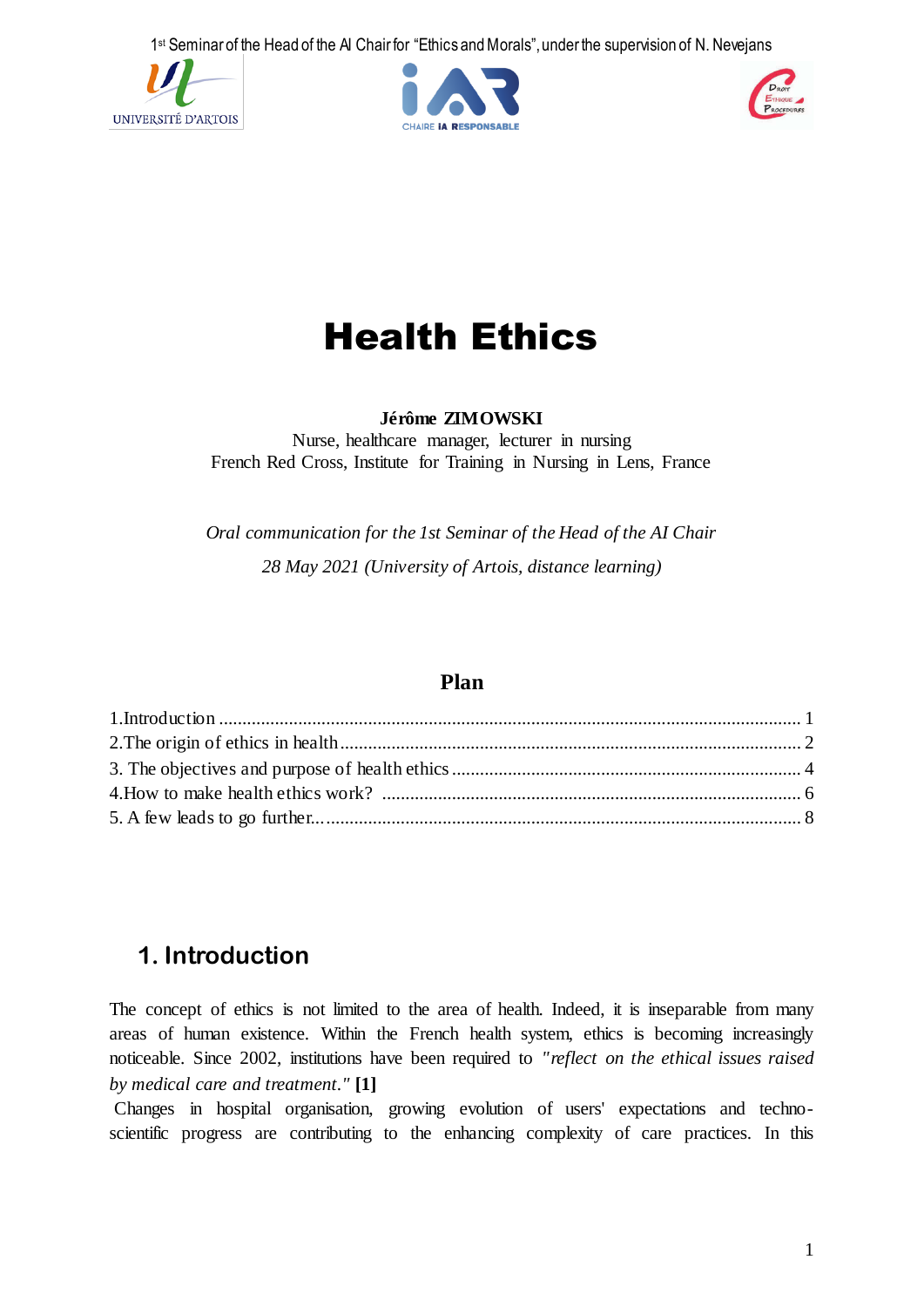





constantly changing background, the occurrence of Covid-19 pandemic has highlighted the tensions of a system aiming at preserving the continuity of care despite the shortage of human and material resources. *"Ethical destabilisation"* **[2]** experienced by healthcare professionals may explain the expanding request for ethics. Therefore, it is now necessary to question the meaning of actions undertaken and call for a change in practices.

During this  $1<sup>st</sup>$  seminar of the Head of the AI Chair of the University of Artois, health ethics will be introduced and particularly its inclusion by health professionals within health and medico-social institutions. Then, the origin of ethics in health, its objectives as well as its implementation will be considered.

# **2. The origin of ethics in health**

The 19th century remains the scientific medicine development era. Initially based on the observation of the subject, medicine radically changed its approach by reducing individuals to a physical-chemical dimension.

For Claude Bernard, medicine is *"capable of descending into the interior of the organism, and of finding the means of modifying and regulating to a certain extent the hidden springs of the living machine."* **[3]**

According to him, *"Sick people are in fact nothing more than physiological phenomena in new conditions that need to be determined."* [4] The scientific model has contributed to the rapid growth of knowledge, therapeutic discoveries and to the effectiveness of the fight against disease. Nevertheless, this has been to the detriment of an "objectifying" consideration of the human being.

In this respect, the expression *"medicine is inhuman"* rightly becomes a pleonasm. **[5] T**he Nuremberg trials condemned the medical research methods used by Nazi Germany. Then the United States has experienced the revelation of scandals in the field of medical experimentation. **[6]** One example is the Tuskegee affair, in which a comparative study was carried out over four decades (from 1932 to 1972) on African-American people in a village of Alabama without informing the inhabitants.

After awareness was raised among the American scientific community, a series of reflections and works were carried out by a commission from 1974 to 1979. The conclusions were formalised in a document entitled The Belmont Report, which contributed to the drafting of a law regulating medical experiments on human beings.

This has also been the indirect feeding ground for the implementation of the National Consultative Ethics Committee (CCNE) in France. In 1979, Beauchamp and Childress identified *The Principles of Biomedical Ethics* **[7]**. It consists of four ethical principles guiding the decision-making process. These are: non-maleficence, beneficence, autonomy and justice.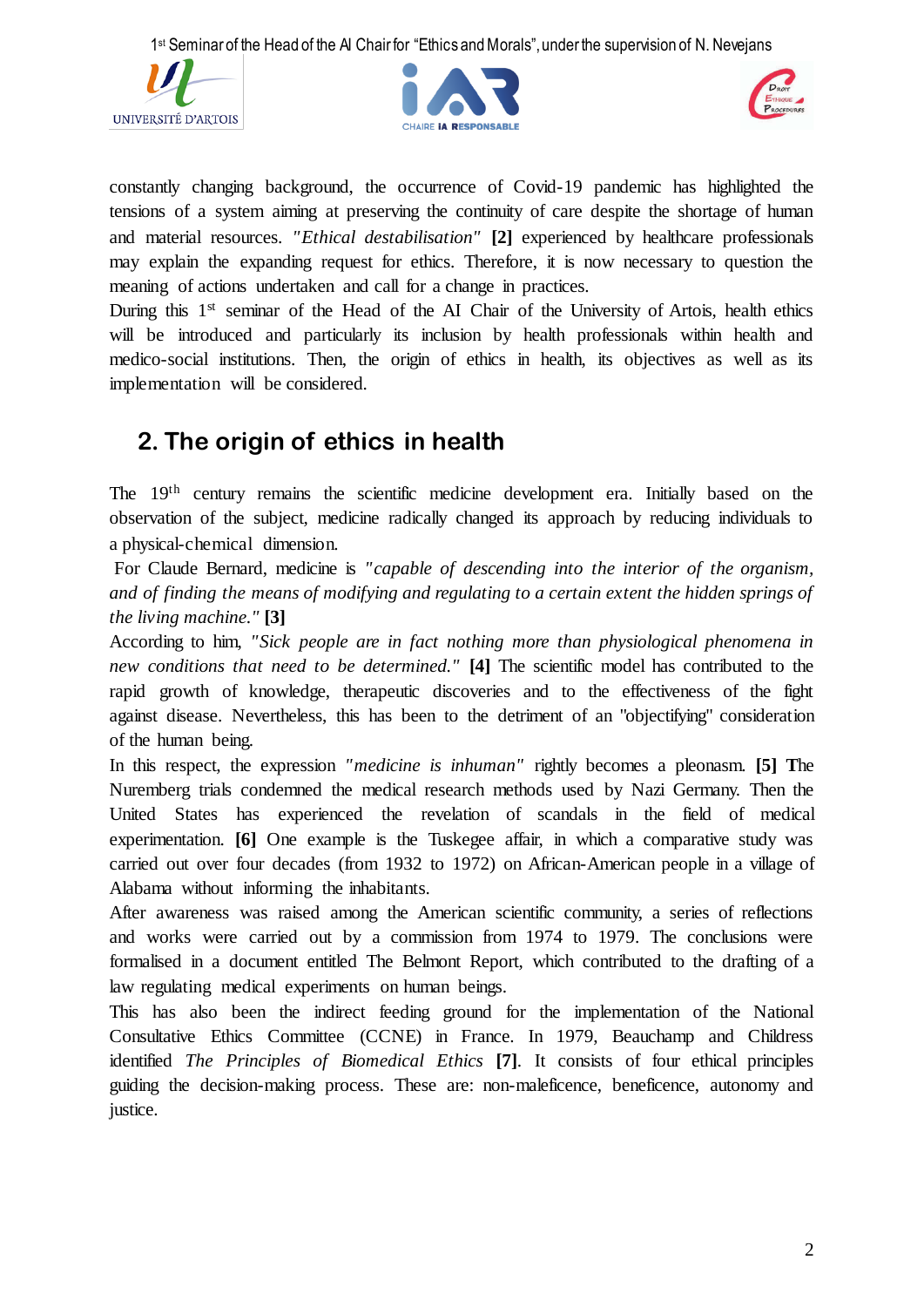





Those ethical principles can be helpful when it comes to clarify the dilemmas encountered. However, they have certain limitations because they may sometimes crystallise aporic situations.

The scientific paradigm of medicine has strengthened its expansion, potentiated by technical progress, sometimes at the cost of people's subjectivity. Long subjected to medical paternalism, patients now aspire to more autonomy and active participation in their medical care.

The evolution of the user's position within the health system has been registered in successive laws. As early as 1974, the recognition of patients' rights and dignity **[8]** encouraged the emergence of the "subject of care". The latter has continued to gain autonomy, becoming fully involved in their own medical care, as illustrated by the *Hospital - Patient - Health – Territory Law (HPST law)* **[9]** or the recent developments in the area of the end of life and palliative care. **[10]** We could witness a "humanist" paradigm, granting the individual the full expression of their autonomy without compromise. **[11]**

In fact, a patient's refusal of treatment would become incongruous since people's free will would make a decision that would be different from ours if we were the patient.

Each major period in the great history of caregivers, probably dating back to the beginning of humanity, has favoured the emergence of various paradigms (maternal, religious, scientific, liberal, humanist) and the foundation of associated values. For instance, the *"mothering"* paradigm, attributed to women caregivers, concentrates the values of affectivity, generosity, sharing, gentleness etc. Similarly, the *"religious"* paradigm is associated with beneficence, charity, vocation and humility. The arrival of a new paradigm does not drive out the other. In fact, they are superimposed in successive layers, like geological strata. **[11]** It is therefore not surprising that a caregiver can find himself in different paradigms through his own values. A nurse may value working in an intensive care unit for the objectivity, method, expertise and technicality required by the position but it can also be for gentleness and care of the patients. The *"mothering"* paradigm is not only restricted to women. Some would have chosen this occupation as a vocation, even though those who do not identify with a religiously based value would be shocked. Others would be attracted to areas of care that are sensitive and subjective and would decide to go into self-employment because they identify with the values of the *"liberal"* paradigm. The Covid-19 health crisis might be a turning point for the profession. We could have witnessed the emergence of a new paradigm that we could describe as *"heroic"* and *"warlike"*. **[12]** The plurality of paradigms is a richness for the care professions. Articulating them together has become a challenge within institutions that are subject to major constraints, as it can create tension with each other and with other logics (medical, administrative, economic, etc.) and could generate conflicts of values.

The evolution of users' needs is also characterised by easy access to information. It is clear that patients benefit from the popularisation of medical sciences. Media and the internet are permanent and inexhaustible sources of information, providing lay knowledge. As for the regular publication of hospital and clinic rankings, they contribute to the reputation of certain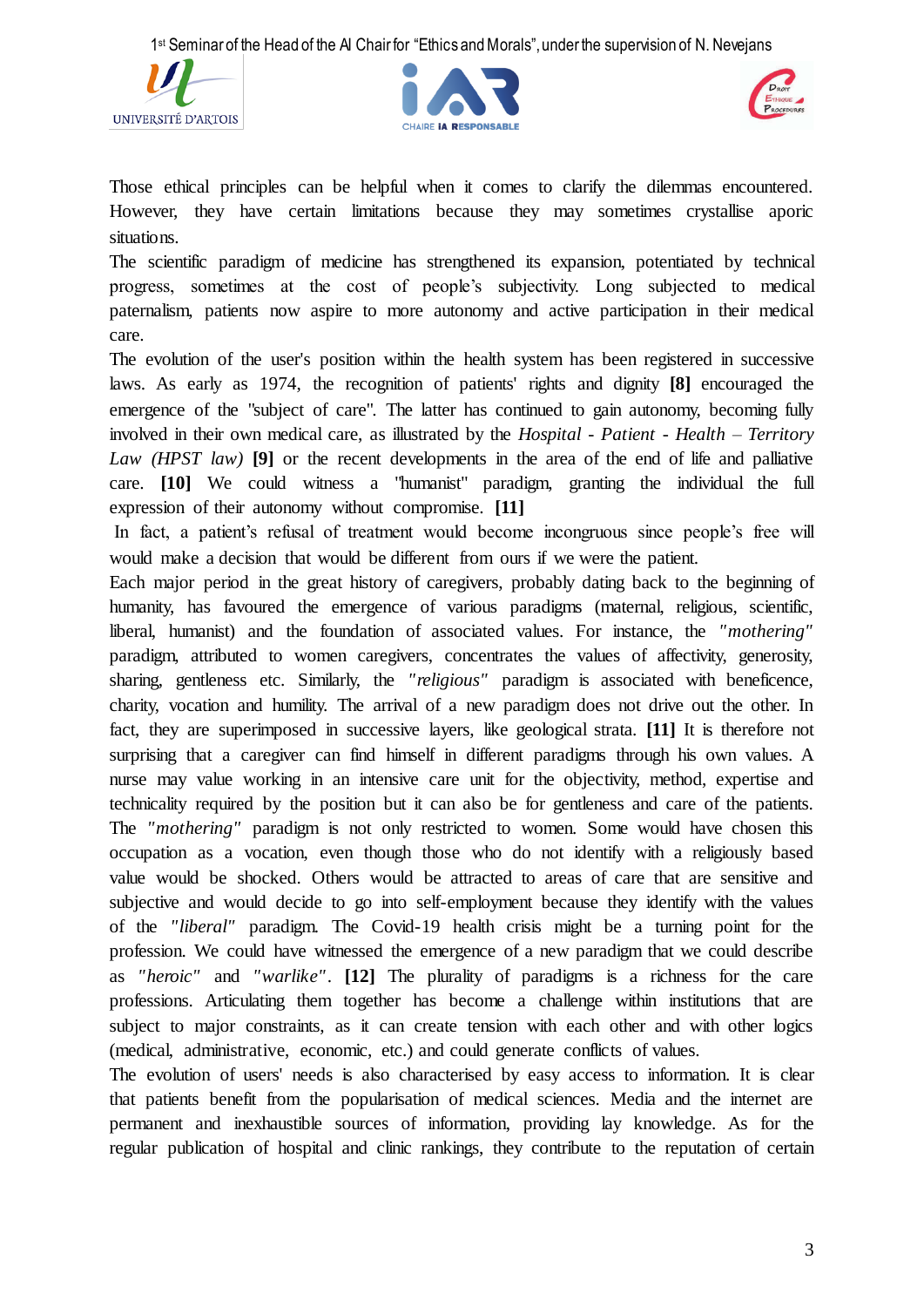





facilities by displaying a ranking that guides patients in their choices regarding health management. Increased awareness of rights and access to information are leading to higher expectations from health system users. Patients are demanding more quality and safety, both in strictly medical care (diagnosis, adaptation of treatment, etc.) and in the ancillary services provided (hotel comfort, friendliness of staff, etc.). Finally, we can note a transformation of the modalities and purposes of care. The number of elderly people is increasing due to the rise in life expectancy and the "grandpa boom", i.e. the arrival in old age of the post-war generations. On January 2013, 17.5% of the French population was at least 65 years old and *"in 2060, 1 in 3 people will be over 60."* **[13]** The experienced pathologies are linked to age, lifestyle and environmental factors. The major public health issue is no longer based solely on the fight against infectious and transmissible diseases - although the current fight against Covid reminds us of this necessity- but it is also directed against chronic pathologies: diabetes, obesity, cancers, inflammatory diseases, cardiovascular disorders, etc. It seems important to specify that those illnesses are related to severe forms of Covid. Medical care actions are becoming more complex in view of patients' need for holistic support. In order to be effective, they cannot be focused on a physical dimension, along with desire to repair, but they must necessarily include the other aspects of the human being: the psychological, sociocultural and spiritual ones.

# **3. The objectives and purpose of health ethics**

In addition to changes in users' expectations and in the development of technosciences, hospital institutions have implemented major reforms that deeply affected their structure. Until 2004, they benefited from a global allocation, more precisely an annual and limited operating budget. *Price per activity (T2A)* has become the method of financing healthcare facilities for their medical, surgical and obstetric activities. *"Launched in 2004 as part of the Hospital 2007 plan, it is based on a logic of measuring the nature and volume of activities and no longer on an authorisation of expenditure."* **[14]** The introduction of *price per activity (T2A)* is part of a context of economic rationalisation aimed at encouraging the competitiveness of facilities by valuing the acts performed. In 2009, the *HPST law* **[9]** defined the modernisation of healthcare institutions by clarifying their governance and status as well as by improving cooperation between institutions with performance at stake. The pursuit of efficiency, which gives full meaning to the expression *"health has no price but it has a cost"* , influences the organisation of care provided in order to avoid the pitfall of counterproductivity identified since the 1970s. **[15]** Within the "hospital-company" that welcomes its "patient-customer", the duration of inpatients' stay is decreasing and alternatives to traditional hospitalisation are developing, such as home care and networks. **[16]** The just-in-time approach requires short average duration of stay and high bed occupancy rates. The number of hospital beds is reduced but bed managers ensure optimal regulation of supply. Additionally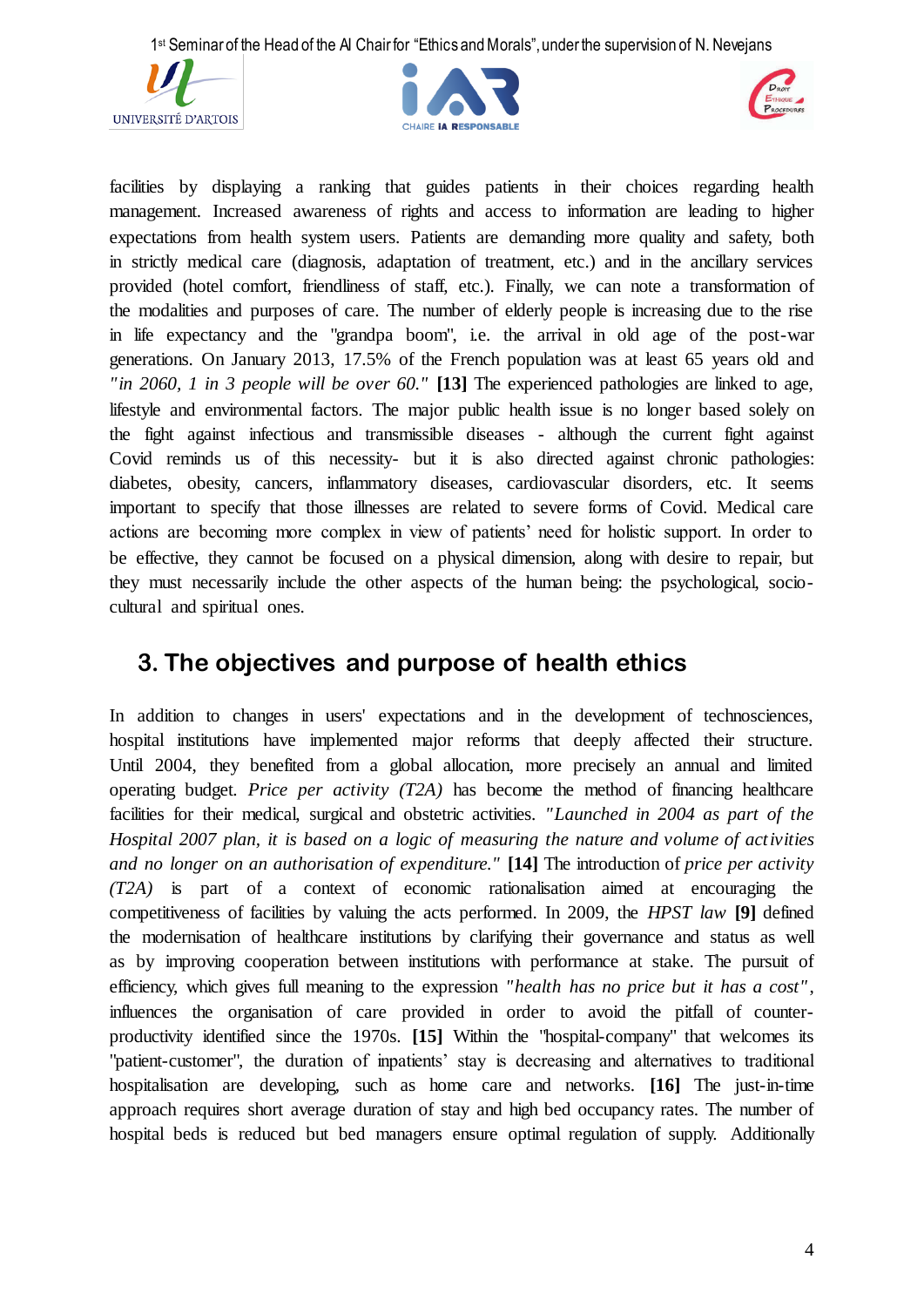





to these transformations, training standards are evolving, particularly in nursing. They now are seeking to teach professional skills (another word taken from the business world), enable students to make relevant decisions, question the meaning of their practices and being morally and legally accountable for the consequences of their actions. With regard to the objectives of the training, *"the student develops a professional ethic enabling him/her to make informed decisions and to act autonomously in the field of his/her function."* [17] The access to quality care was reaffirmed in Title 2 of the *HPST law*. **[9]** Quality is a major issue for health care institutions. In 1996, accreditation **[18]** was introduced in order to allow and guarantee an independent evaluation of institutions. The procedure is now referred to as certification and its implementation is the responsibility of the *French High Authority on Healthcare (HAS)*. *"Certification consists of a global and independent assessment of the facility in order to promote the continuous improvement of patient care conditions. It is particularly concerned with assessing the facility's ability to identify and control its risks and to implement good practice.*" **[19]** Hospitals are therefore no longer only required to provide care but also to be economically efficient while guaranteeing the quality and safety of the care provided.

In this context, ethics is becoming more noticeable. Healthcare facility must carry out *"an internal reflection on the ethical questions raised by the reception and medical care."* **[1]** This obligation appears as a certification criterion in the V2010 and V2014 versions of *the French High Authority on Healthcare (HAS)* guidelines. In 2013, the HAS published a guide whose title is *"Evaluation of ethical aspects at the HAS"* **[20]** in order to provide institutions with methodological recommendations. Ethics committees have gradually been set up in hospitals to meet expectations and *Regional Ethical Reflection Areas (ERER)* **[21]** have been created. As for social and medico-social facilities and services, which are subject to other quality standards, they are also encouraged to develop ethical issues within their institutions. **[22]**

Health professionals work in constrained environments aiming for better quality at lower cost. They are confronted with new questions regarding the development of technosciences and the changing health needs of users at a time when resources are limited. Also, the health crisis linked to Covid 19 has strengthened the tensions in the hospital system and has led to the emergence of new questions, such as the prioritisation of patients. The metaphor of the lifeboat **[23]** underlines our current concern on available resources (resuscitation beds, respirators, etc.). Another concern is their equitable distribution in the interests of distributive justice. Therefore, it will probably be necessary to question the conditions of navigation, or rather the strategic orientations of the last few decades in the field of health. Considering ethics offers health professionals the opportunity to question the meaning of their actions and sometimes to respond to real *"ethical suffering."* **[24]** They all act towards a common goal, which is the best interest of the patient, but sometimes with mutual misunderstandings while facing the complexity of the situations encountered (linked once again to different paradigms that are tensed with contradictory logics). The ethical question, which guarantees the meaning given to care practices, helps to limit the risks of professional burn out. This is almost a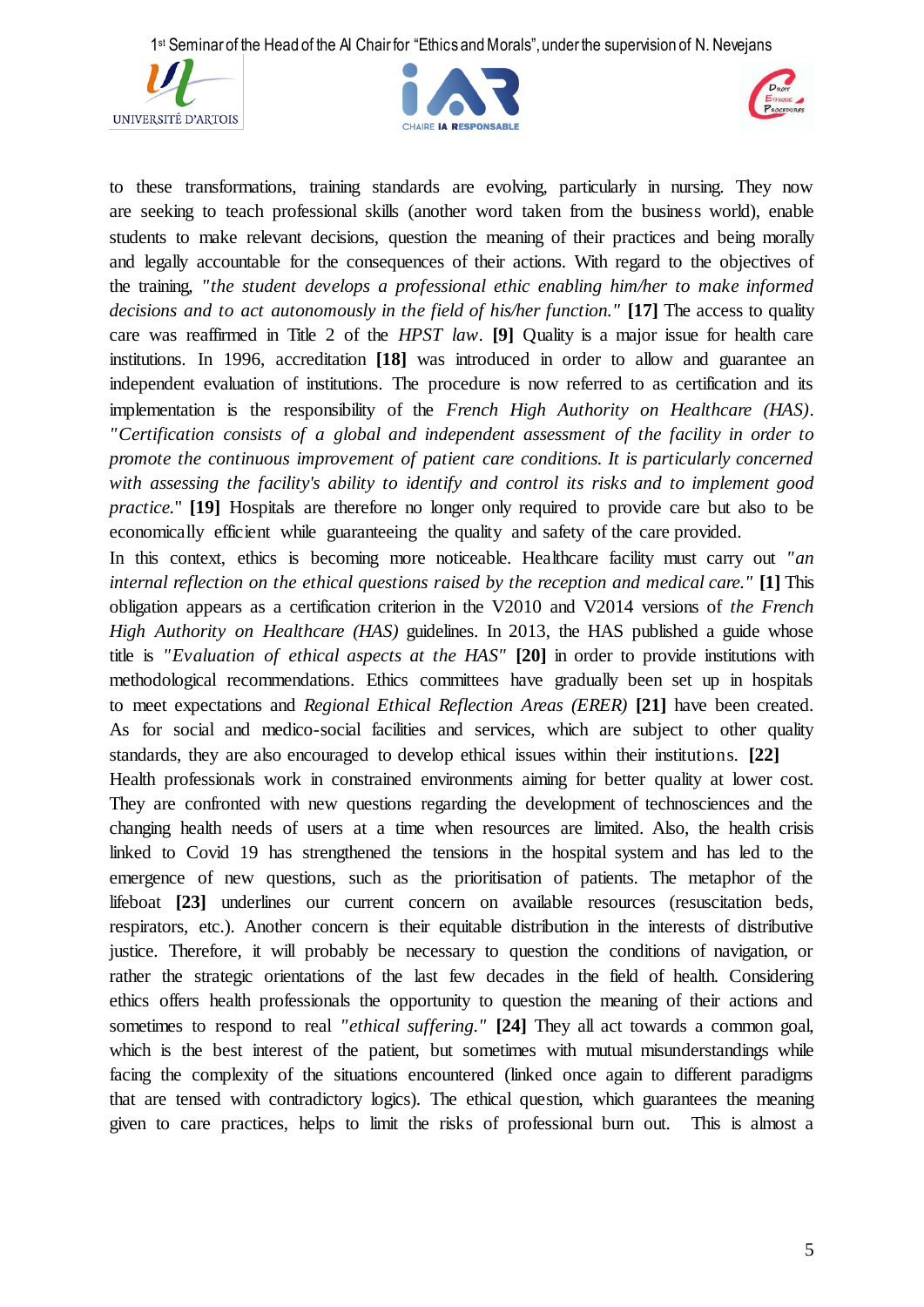





public health issue since, according to a consultation of *the French National Order of Nurses* carried out in October 2020, 40% of French nurses would like to change their occupation. In a nutshell, ethics is *"doing well"*, as Svandra says with a touch of irony **[25]**. Indeed, ethical reflection is actually needed in view of the increasing complexity of care and the articulation of dialogical thinking. Therefore, there is a possible instrumentalisation of the ethical approach which could be used as a guarantee by institutions. The word "ethics" is so frequently used that it could be overused due to multiple interpretations, at the risk of substituting the idea of value for that of service. **[26]**

## **4. How to make health ethics work?**

Principles, values and norms no longer guarantee proper action to meet the new challenges of the health system which is now subject to multiple changes. The void created by the insufficiency of axiological and normative guidelines needs to be filled with a new approach to ethics. The identification of the conflict of values (and not the judgement of values !) is the beginning of ethical reflection, which *"aims at developing practical judgement in order to identify and establish the criteria for choosing the action that seems to us to be the most adequate in a particular situation, on the basis of one or more values."* **[27]** In its practical implementation, ethics attempts to reconcile norms with the singularity of the situations encountered. Normative approaches do not guarantee the best, or at least the least bad, decision when they are implemented per se. For this reason, an approach that would focus more on the voice of the stakeholders would make it possible to give meaning, in a collective manner, to clinical situations giving rise to an ethical dilemma. Each situation would be approached in its singularity in order to better understand the inherent issues. The ethical approach is now part of a contextual and reflexive **[28]** but also interactionist and transactional prospect. **[29]** The contextual approach is essential to identify the specificities of the course of action, with regard to the interactions between the stakeholders. Then, an actual transaction (which is not economic in this case) takes place between individuals and their environment in a mutual influence. Ethics, perceived as a reflexive, collective and deliberative process is, in this matter, an intrinsic resource that subjects must develop through experience. The learning of ethics is not innate and is made possible by the implementation of an investigative approach that aims at a *"controlled or directed transformation of an indeterminate situation into a situation that is so determined in its constitutive distinctions and relations that it converts the elements of the original situation into a unified whole."* **[30]**  Investigating is a way to resolve a situation experienced by the stakeholders as discordant in order to get to a more harmonious situation through methodical reflection and the search for new viewpoints. It is necessary to pay particular attention to the stakeholders' narrative. Yet, above all, it is crucial to focus on the conditions to create solutions to the problems encountered in each situation.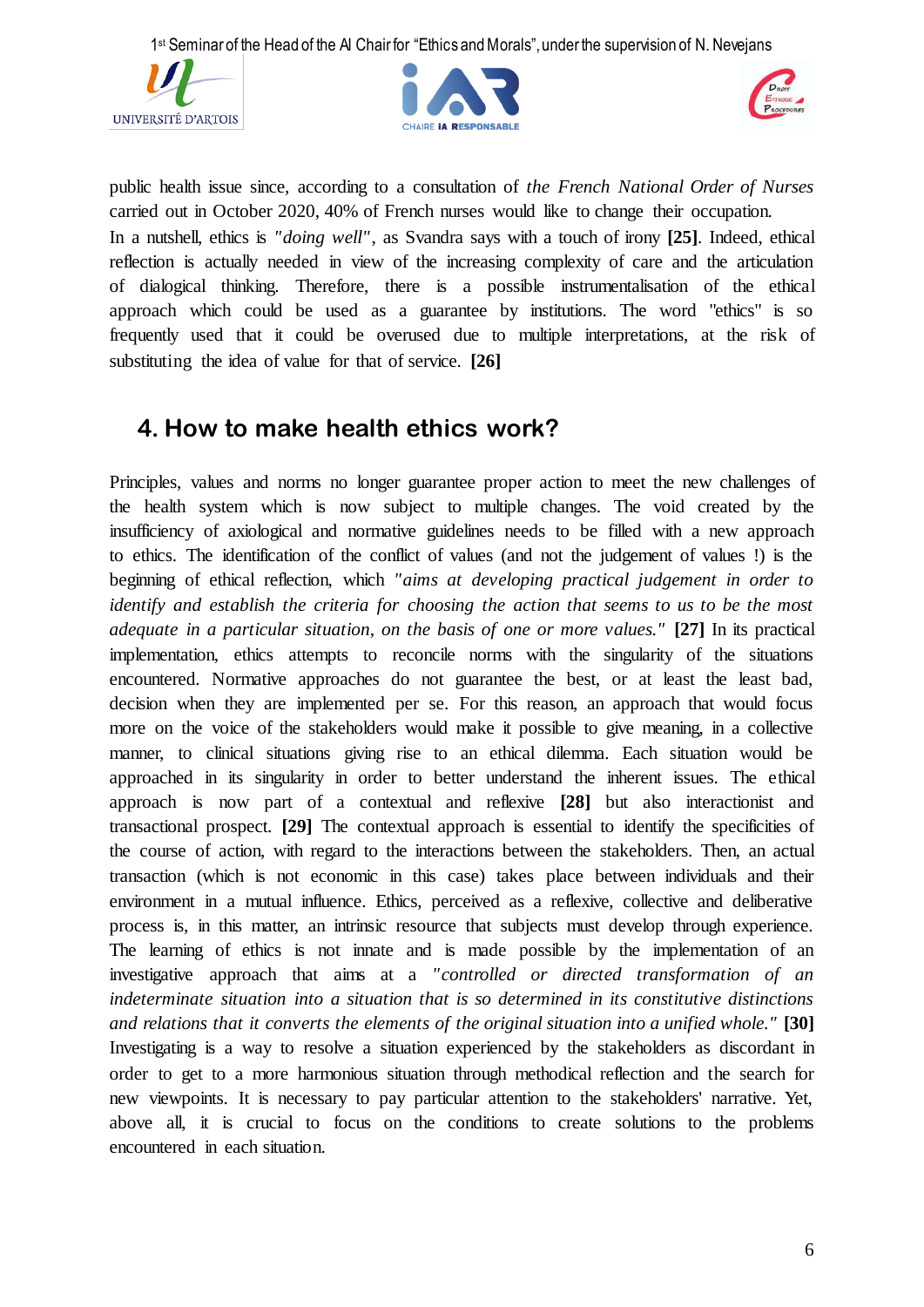





More precisely and schematically, the ethical approach can be considered as follows:

- Explaining the situation: clarifying the elements of the context (people, place, etc.), identifying the decisions spontaneously taken and specifying the "problems" (dilemmas) encountered by the stakeholders

- Analysing the situation: identifying the normative frameworks (personal, institutional, social, but also legal, economic, social, religious, etc.) and the actions already carried out, trying to identify the "turning points" (why or for what reason did we decide to act in this way at this precise moment? What worked or didn't work in this situation?)

- Developing options: considering ethical perspectives on the basis of hypotheses for action and identifying the foreseeable consequences.

Evaluating: testing the solutions contemplated by implementing the hypotheses and evaluating the result obtained.

If the result obtained is satisfactory and leads to a more harmonious situation for everyone, then the investigation is over. Otherwise, it needs to be repeated in this situation, which is already different from the initial context due to the first level of investigation.

Ethical reflection is not only carried out in situations where the technical dimension is important (e.g. therapeutic limitation in intensive care). It is not limited to palliative care or oncology departments or to exceptional events. Ethical reflection is encouraged and draws its source from the daily practice of caregivers.

As an example and to illustrate the suggested ethical approach, here is a brief clinical situation:

*Mrs A is 85 years old ; she is a widow, she has been living in an Accommodation Facility for Dependant Elder People (EHPAD) for two years and has a daughter who visits her every Sunday. Mrs A has no cognitive problems. She enjoys taking the bus, alone, in the morning to go to a hypermarket located two kilometres from the facility and do some shopping. Three months ago, she fell while getting off the bus and suffered a fractured shoulder. Recently, Mrs A got the bus lines mixed up twice and joined the EHPAD very late, which worried the caregivers. Her daughter, who was informed of these incidents, is very angry. She spoke of the total irresponsibility of the EHPAD, which, according to her, did not ensure the safety of the*  residents and was considering a transfer to a more secure facility. The nursing staff, the *coordinating doctor and the management are divided as to the attitude to adopt.*

The conflict of values is easily perceived. The challenge is to reconcile the obligation of security and respect for individual freedoms within a living environment. The identification of the principles of security and autonomy is essential to initiate the reflection which does not spontaneously offer any viewpoints. Giving voice to the stakeholders allows them to express their experiences, the expectations as well as the identification of constraints and responsibilities.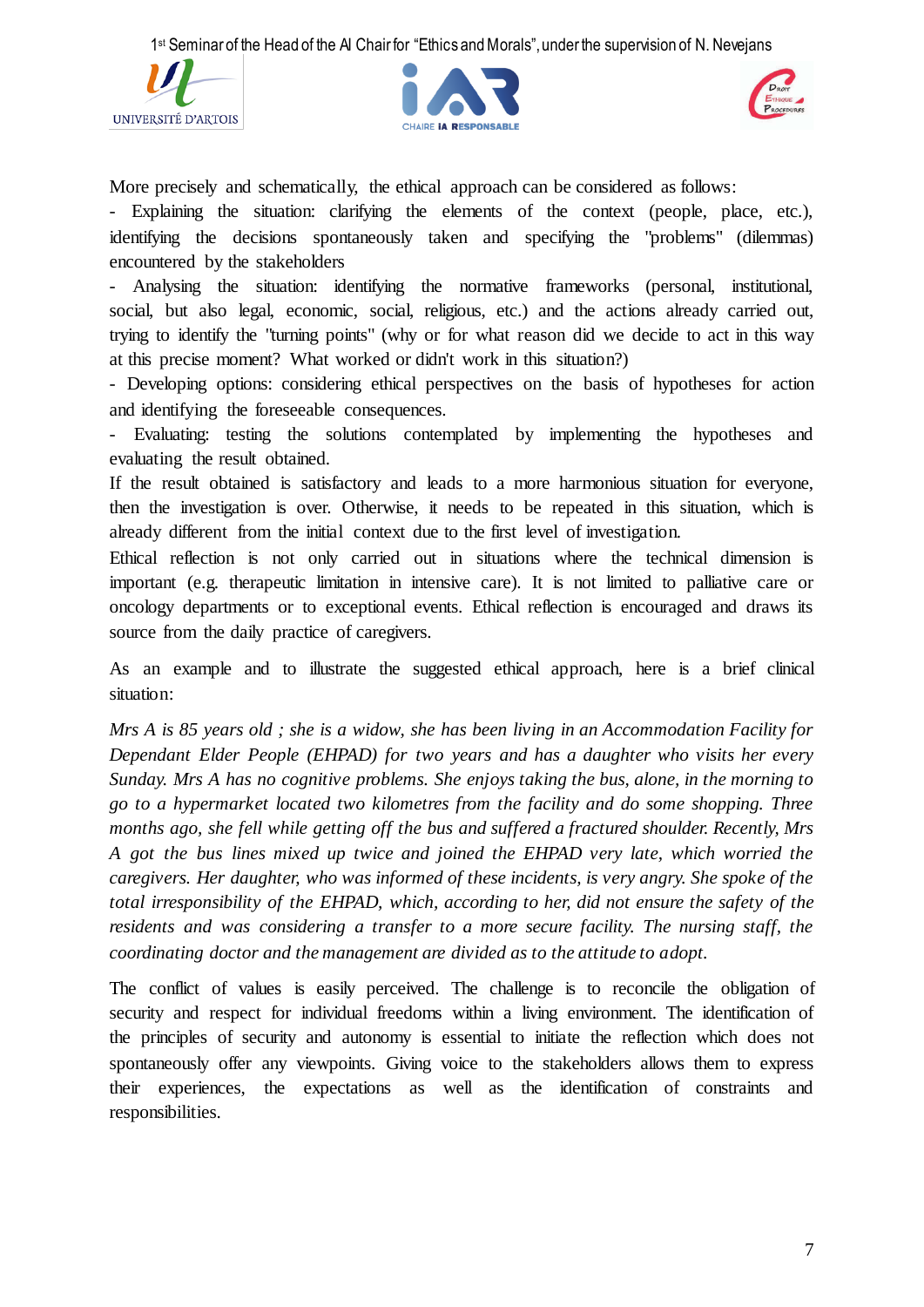





Each view of the situation will be different. However, which voice counts most? Should Mrs A and her daughter be included in the discussion? Is it necessary to consider meetings at different times to include the family? Why do the resident's outings become problematic at this time? Has anything been tried to make it safer to walk outside their home? Once the situation has been clarified, hypotheses for action will be put forward: can a specific "contract" be drawn up for outings and consideration given to limiting trips? Can Mrs A be equipped with an electronic device (mobile phone, GPS watch, etc.) to alert or monitor her? No solution, however surprising, can be ruled out spontaneously, as its effectiveness can only be demonstrated once it has been implemented. It is essential to ensure freedom of speech and to guard against certain prejudices with regard to the suggested solutions which may "work" in a particular context.

Ethical reflection can be carried out *a priori* ("in the heat of the moment") or *a posteriori*. This method permits a more distanced view of the situation so that it does not remain "meaningless" in the experience of the caregivers. Looking for meaning is probably the best guarantee offered to caregivers to ensure that their support is sustainable. It seems necessary to repeat here the importance of initial and ongoing training to learn the ethical approach **[31]**, which can be considered through different teaching methods. **[32]** Eventually, ethical reflection is not only dedicated to hospital ethics committees, since it is encouraged whenever professionals question the meaning of their actions. Nevertheless, it needs to be supported, not by an expert who already knows the right solution, but by a qualified professional who would simplify the reflection process in a methodical way.

## **5. A few leads to go further…**

Ethical reflection represents an opportunity for intellectual, individual and collective emancipation, while facing the limits of moral universalism and institutional rules. These rules have sometimes been agreed upon for a long time between the stakeholders and without any real basis. Ethical reflexion makes it possible to redefine collective and institutional modes of operation. It is part of a search for coherence by suggesting other alternatives often expressed by the stakeholders of the health system. Apprehending ethics as a method of investigation creates an approach accessible to the greatest number of people, provided that the dilemmas encountered are identified and, above all, that the institutions accept and encourage changes. When dealing with a plurality of statements and reasoning, there is no last word *"or, if there is one, we call it violence"* **[33]** because ethics leads us to question normative frameworks and to move the lines in order to offer new ways of *"being in the world"* as Heraclitus said. Health ethics does not focus on medical approach exclusively. It is the joint between multiple dimensions: medical, sociological, anthropological, philosophical, legal, economic, etc. Ethical reflection requires, in a holistic and systemic perspective, to see the situations encountered from different viewing angles, microscopically or macroscopically, according to certain degrees of extension and collective involvement, exactly as in the health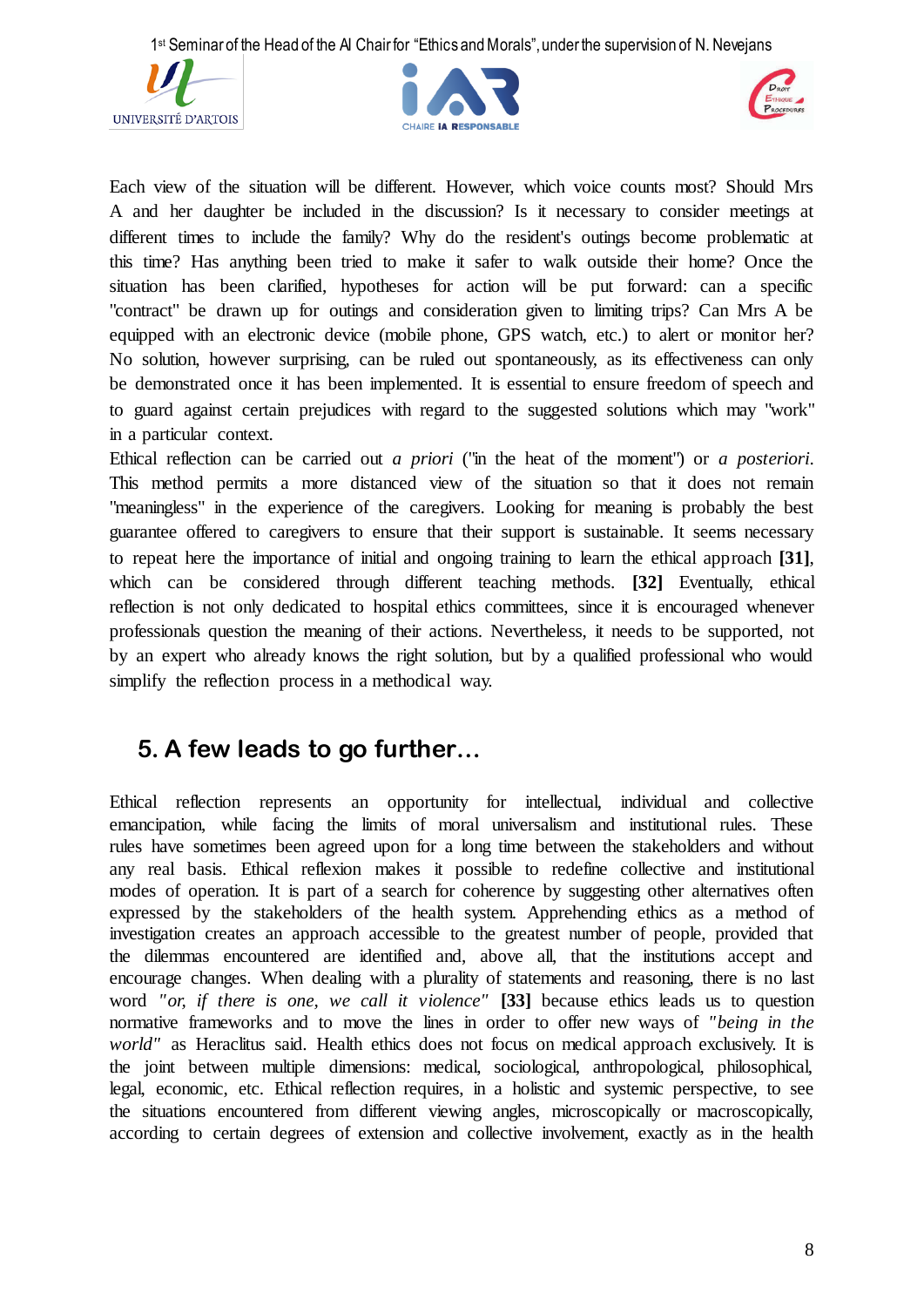





crisis we are currently experiencing. Barbara Stiegler, drawing on the reflections of the editor of the prestigious medical paper *The Lancet*, states that the crisis linked to Covid 19 is not a pandemic but a syndemic, "*a disease caused by social inequalities and by the ecological crisis understood in a broad sense."* **[34]** In other words, our societies are ill because they were already weakened and medical treatment will not be enough. Our health, educational, economic and societal models need to be questioned and probably re-invented.

*Bibliographical references on which this seminar is mainly based:*

- *Zimowski J. (2021) « L'héroïsation des soignants durant la crise sanitaire et ses conséquences en termes d'éthique pédagogique » - in : L'éthique face à la crise, le monde du soin mis au défi. Paris : Seli Arslan, p.151-163.*
- *Zimowski J. (2021) « Déployer la démarche d'enquête éthique en formation infirmière, les avantages d'une perspective pragmatiste » - Perspective Soignante, 70 (80-92).*

#### **References**

[1] Loi n° [2002-303 du 4 Mars 2002 sur les droits des malades et la qualité du système de santé.](http://www.legifrance.gouv.fr/jopdf/common/jo_pdf.jsp?numJO=0&dateJO=20020305&numTexte=1&pageDebut=04118&pageFin=04159)

[2] Ladrière J. (1997) *L'éthique dans l'univers de la rationalité*. Louvain-la-Neuve / Montréal : Artel-Fides, p.67- 89.

[3] Bernard C. (1865/1966) *Introduction à l'étude de la médecine expérimentale*. Paris : Garnier-Flammarion, p.278

[4] Bernard C. (1865/1966) *op.cit.*, p.279.

[5 Feldman-Desrousseaux E. (2007), *Prendre soin de l'Autre souffrant*. Paris : Seli Arslan, p.118.

[6] Beecher H.K. (1966), « Ethics and clinical research » - *The New England Journal of Medicine*, 274 (1354– 1360).

[7] Beauchamp T., Childress J. (2008), *Les principes de l'éthique biomédicale*. Paris : Les Belles Lettres.

[8] Décret n° 74-27 du 14 Janvier 1974.

[9] Loi n° 2009-879, du 21 Juillet 2009, portant réforme de l'hôpital et relative aux patients, à la santé et aux territoires, dite loi HPST.

[10] Loi n° 2016-87 du 2 Février 2016 créant de nouveaux droits en faveur des malades et des personnes en fin de vie.

[11] Gueibe R. (2008) « L'interrogation des paradigmes dans le soin, une exigence éthique ? » *- Perspective Soignante*, 33 (6-30).

[12] Zimowski J. (2021) « L'héroïsation des soignants durant la crise sanitaire et ses conséquences en termes d'éthique pédagogique » - in : *L'éthique face à la crise, le monde du soin mis au défi*. Paris : Seli Arslan, p.151- 163.

[1]3 [http://www.insee.fr/fr/mobile/etudes/document.asp?reg\\_id=0&id=3806,](http://www.insee.fr/fr/mobile/etudes/document.asp?reg_id=0&id=3806) consulté le 16 Février 2015.

[14] [http://www.sante.gouv.fr/financement-des-etablissements-de-sante,6619.html,](http://www.sante.gouv.fr/financement-des-etablissements-de-sante,6619.html) consulté le 23 Février 2015.

[15] Illich I. (1975) *Némésis Médicale – l'expropriation de la santé*. Paris : Seuil.

[16] Zimowski J. (2019) « Regard éthique porté sur le parcours patient au sein du réseau ville-hôpital, du mythe aux enjeux contemporains » - *Ethica Clinica*, 95 (36-40).